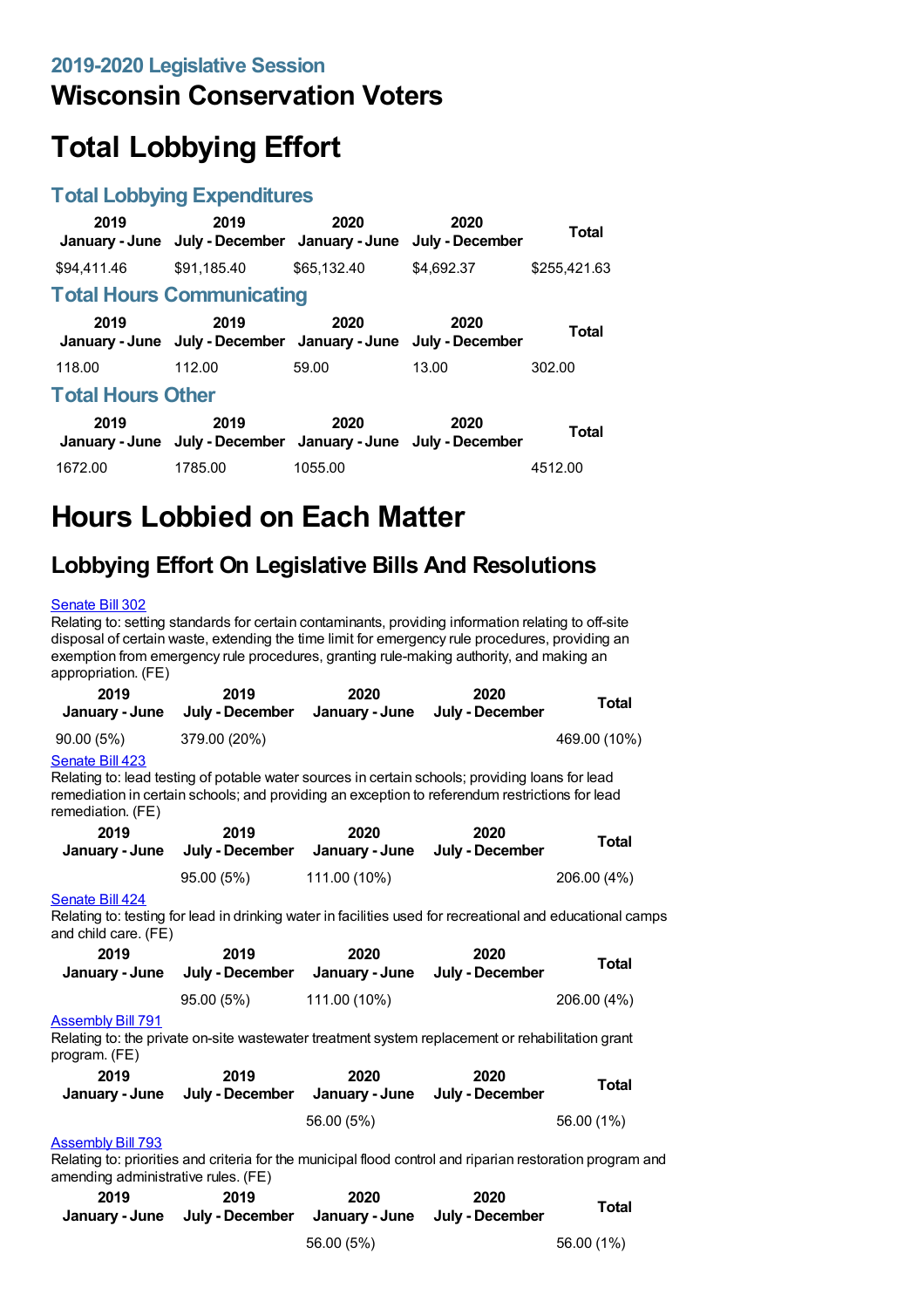#### [Assembly](https://lobbying.wi.gov/What/BillInformation/2019REG/Information/17686?tab=Efforts) Bill 795

Relating to: grants and funding for water stewardship certification, a grazing coordinator position, producer-led watershed protection grants, lake protection, soil and water conservation, and crop insurance premium rebates for cover crops; granting rule-making authority; and making an appropriation. (FE)

| 2019<br>January - June                          | 2019<br>July - December                                                                                                                                                                                                                                                                                       | 2020<br>January - June | 2020<br>July - December | <b>Total</b> |  |  |
|-------------------------------------------------|---------------------------------------------------------------------------------------------------------------------------------------------------------------------------------------------------------------------------------------------------------------------------------------------------------------|------------------------|-------------------------|--------------|--|--|
|                                                 |                                                                                                                                                                                                                                                                                                               | 56.00 (5%)             |                         | 56.00 (1%)   |  |  |
| <b>Assembly Bill 796</b><br>appropriation. (FE) | Relating to: creating a pilot grant program for farmers to reduce nitrate loading, funding research for<br>nitrate loading reduction methods, extending the time limit for emergency rule procedures, providing<br>an exemption from emergency rule procedures, granting rule-making authority, and making an |                        |                         |              |  |  |
| 2019                                            | 2019                                                                                                                                                                                                                                                                                                          | 2020                   | 2020                    | <b>Total</b> |  |  |
| January - June                                  | July - December                                                                                                                                                                                                                                                                                               | January - June         | July - December         |              |  |  |
|                                                 |                                                                                                                                                                                                                                                                                                               | 56.00 (5%)             |                         | 56.00 (1%)   |  |  |
| <b>Assembly Bill 797</b><br>(FE)                | Relating to: prohibiting the sale and use of coal tar-based sealants and high PAH sealant products.                                                                                                                                                                                                           |                        |                         |              |  |  |
| 2019                                            | 2019                                                                                                                                                                                                                                                                                                          | 2020                   | 2020                    | <b>Total</b> |  |  |
| January - June                                  | July - December                                                                                                                                                                                                                                                                                               | January - June         | July - December         |              |  |  |
|                                                 |                                                                                                                                                                                                                                                                                                               | 56.00 (5%)             |                         | 56.00 (1%)   |  |  |
| <b>Assembly Bill 894</b>                        | Relating to: livestock facility siting and expansion and granting rule-making authority. (FE)                                                                                                                                                                                                                 |                        |                         |              |  |  |
| 2019<br>January - June                          | 2019<br>July - December                                                                                                                                                                                                                                                                                       | 2020<br>January - June | 2020<br>July - December | <b>Total</b> |  |  |
|                                                 |                                                                                                                                                                                                                                                                                                               | 56.00 (5%)             |                         | 56.00 (1%)   |  |  |
| <b>Assembly Bill 790</b>                        | Relating to: county conservation staffing and making an appropriation. (FE)                                                                                                                                                                                                                                   |                        |                         |              |  |  |
| 2019<br>January - June                          | 2019<br>July - December                                                                                                                                                                                                                                                                                       | 2020<br>January - June | 2020<br>July - December | <b>Total</b> |  |  |
|                                                 |                                                                                                                                                                                                                                                                                                               | 111.00 (10%)           |                         | 111.00 (2%)  |  |  |
| <b>Assembly Bill 794</b>                        | Relating to: public notice and comment period for certain groundwater standards. (FE)                                                                                                                                                                                                                         |                        |                         |              |  |  |
| 2019                                            | 2019                                                                                                                                                                                                                                                                                                          | 2020                   | 2020                    | <b>Total</b> |  |  |
| January - June                                  | July - December                                                                                                                                                                                                                                                                                               | January - June         | July - December         |              |  |  |
|                                                 |                                                                                                                                                                                                                                                                                                               | 334.00 (30%)           |                         | 334.00 (7%)  |  |  |

### **Lobbying Effort On Budget Bill Subjects**

| Natural Resources: Departmentwide |                         |      |                                        |              |  |  |
|-----------------------------------|-------------------------|------|----------------------------------------|--------------|--|--|
| 2019<br>January - June            | 2019<br>July - December | 2020 | 2020<br>January - June July - December | Total        |  |  |
| 806.00 (45%)                      |                         |      |                                        | 806.00 (17%) |  |  |

### **Lobbying Effort On Administrtive Rulemaking Proceedings**

| Department of Natural Resources (NR) |                                                               |                                     |                                                                                                                                                                                                                                        |             |
|--------------------------------------|---------------------------------------------------------------|-------------------------------------|----------------------------------------------------------------------------------------------------------------------------------------------------------------------------------------------------------------------------------------|-------------|
|                                      |                                                               |                                     | Surface water quality criteria and analytical methods for poly- and perfluoroalkyl substances (PFAS)                                                                                                                                   |             |
|                                      |                                                               |                                     | including PFOS, PFOA, and any other PFAS for the purpose of protecting public health, and the                                                                                                                                          |             |
|                                      |                                                               |                                     | procedures in the Wisconsin Pollutant Discharge Elimination System ("WPDES") permitting program                                                                                                                                        |             |
|                                      | to implement the new water quality criteria                   |                                     |                                                                                                                                                                                                                                        |             |
| 2019                                 | 2019                                                          | 2020                                | 2020                                                                                                                                                                                                                                   | Total       |
|                                      | January - June July - December January - June July - December |                                     |                                                                                                                                                                                                                                        |             |
|                                      | 95.00 (5%)                                                    | 56.00 (5%)                          | 1.00(5%)                                                                                                                                                                                                                               | 152.00 (3%) |
| Department of Natural Resources (NR) |                                                               |                                     |                                                                                                                                                                                                                                        |             |
|                                      |                                                               |                                     | The promulgation of new drinking water maximum contaminant levels for Per- and Polyfluoroalky                                                                                                                                          |             |
|                                      |                                                               |                                     | Substances (PFAS) including Perfluorooctanesulfonic acid (PFOS) and Perfluorooctanoic acid                                                                                                                                             |             |
| (PFOA)                               |                                                               |                                     |                                                                                                                                                                                                                                        |             |
| 2019<br>المتحدد والمتحدد والمتحدد    | 2019                                                          | 2020<br>tuka December temperan tume | 2020<br>the best Departure of the Books of the Books of the Books of the Books of the Books of the Books of the Books of the Books of the Books of the Books of the Books of the Books of the Books of the Books of the Books of the B | Total       |

**January - June July - December January - June July - December**